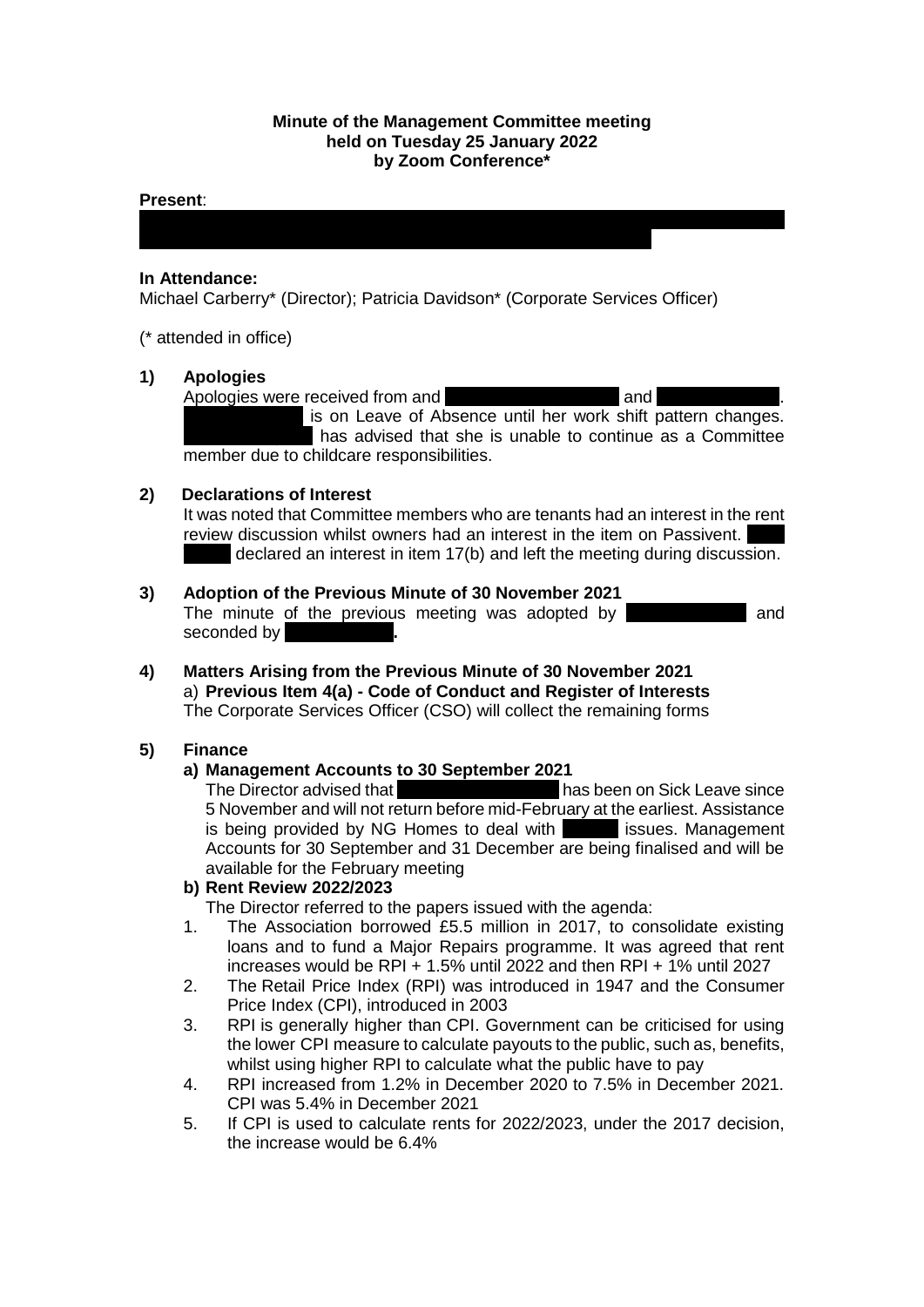- 6. Inflation is predicted to increase throughout the first six months of 2022. However, it could be argued that there are exceptional circumstances impacting on the economy, such as, the global pandemic and Brexit
- 7. As a community owned organisation, aware of the financial pressures on its community, a 6.4% increase would be difficult to justify. But the association must make sure it remains financially viable
- 8. The Committee considered reports on
	- estimated expenditure for the year 1 April 2022 to 31 March 2023 as £1,273,500
	- current rents and the impact of various percentage increases
	- planned maintenance external works to Contract 4 (19/27 Dunolly St & 3/7 Sandmill St) – new facia, downpipes and gutters; new close doors and door entry systems. If the programme goes ahead, and is proving successful, similar work at Contract 5 (2/36 & 15/31 Sandmill St) may be brought forward
	- rent increases, since 2004, are 0.4% higher than inflation. Blochairn Place is 0.5% higher than inflation
- 9. The Tenant Bonus returns £75 to tenants; equal to £1.44 per week
- 10. An affordability analysis of Blochairn rents in 2020 by Scotland's Housing Network showed that Blochairn's rents are affordable to its client group
- 11. Proposed increases by other associations. Caution should be used when considering this as existing rent levels are unknown and the stock type, age and condition is unknown. Higher increases relate to business plan projections, similar to Blochairn's 2017 projection
- 12. Proposed increases for local associations are
	- Ng Homes 2.7%
	- $\bullet$  Hawthorn  $-3.2\%$
	- Copperworks 4.2%
	- Spire View 5%

The Committee was asked to consider this information and to propose the increase for 2022/2023. The proposal will be put to tenants for consultation before a decision is made at the February meeting as part of the Budget setting.

During a lengthy discussion the Committee considered how important the Tenant Bonus Scheme/Christmas Bonus was to residents. A saving of £1.44 on weekly rents would be achieved by removing the Tenant Bonus Scheme. It was concluded that the Bonus Scheme was an important measure, highly valued by residents, as evidenced in Tenant Satisfaction Surveys. It is part of Blochairn's culture and ethos, emphasising that everyone has a part to play in making the community and area one that people want to live in and are proud to say they come from.

The Director emphasised that the draft budget was roughly estimated. The full budget would be presented at the February meeting. The 2017 agreement was not written into the bank loan agreement. In any case, the rise in inflation is exceptional. The Association provides regular information to the Bank. The Association has never missed a payment to any Bank in 30 years.

The Director advised that the CSO had recently discussed re-affiliation with the Scottish Federation of Housing Associations (SFHA) and the Glasgow & West of Scotland Forum of Housing Associations (GWSF). The Association withdrew from membership several years ago. It was felt that SFHA was not representing small, community owned associations. On the issue of housing sex offenders,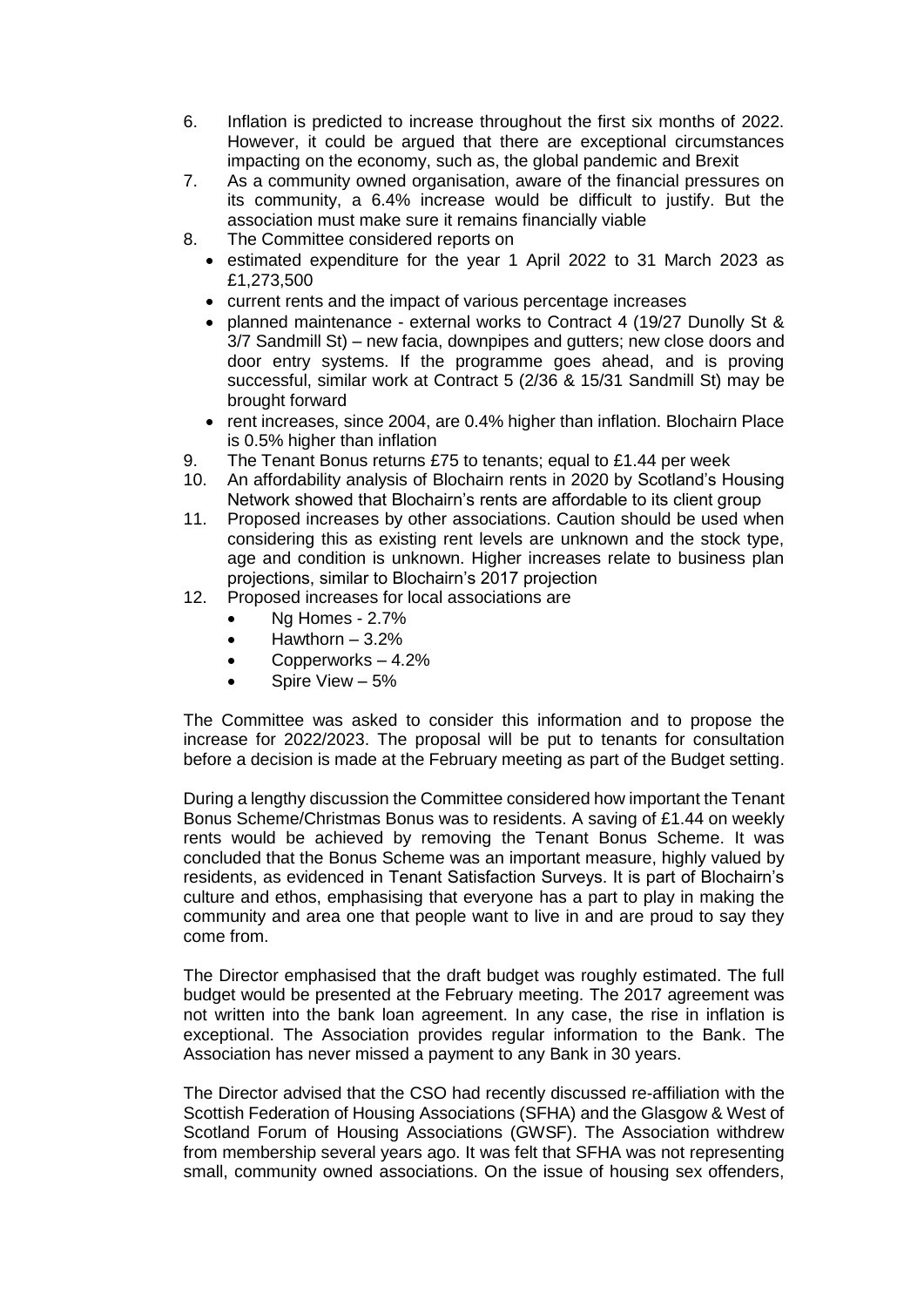the SFHA did not defend their interests. It is felt that it would be worthwhile reaffiliating to see how things have changed and what benefits the Association may gain. When the Association adopts the latest Rules, the Scottish Housing Regulator accepts the Rules scrutinised by SFHA. Non-members pay £500 for access to the scrutinised Rules. Affiliation to SFHA will cost £1,000.

Affiliation to GWSF would cost £1,909. When the Association left the GWSF, and the Director resigned from its Board, a formal complaint was submitted about how the Association and the Director had been treated. GWSF's approach to the sex offender issue was considered to be not in the interests of community owned associations. The whole episode was toxic. The two Committee members who were on Blochairn's Committee at the time of resignation, felt strongly that the Association should not re-affiliate. After discussion, this was agreed

The CSO advised that she is in discussion with employment law specialists, Croner, and she provided a detailed summary of the benefits that Croner provide. It is proposed to remain affiliated to Employers in Voluntary Housing. This year may see a transition to being more reliant on Croner. It was agreed that the Association would engage Croner.

After discussion the Committee decided that a rent increase of 4% should be put to tenants for consultation.

# **6) Employers in Voluntary Housing (EVH)**

a) **Salaries 2022/2023**

The Director advised that there had been no further information was available

## **7) Health, Safety & Human Resources Sub Committee**

The Committee noted that the Sub Committee has not met since 16 November.

## **8) Health & Safety**

## a) **Covid 19**

The Committee noted that a Risk Assessment is on Committee iPads. Restrictions are being eased by the Scottish Government. The Finance Assistant is on Sick Leave until at least mid-February. The Housing Services Officer is on Annual Leave until 9 February. It was agreed that staff could assess the position in early February, with a view to opening to the public on Monday 14 February

#### **9) Scottish Government/Scottish Housing Regulator (SHR)**

- a) **Annual Assurance Statement (AAS).** The Committee noted that there had been no change since the previous meeting
- b) **Tenant Health & Safety Assurance Survey.** The Director referred to the papers issued with the agenda. The survey was received on 12 January. The layout is not ideal and there were immediate requests from associations for clarification on several questions. It may be that the main purpose of issuing the survey at this time is to check on progress with the new smoke alarms. The Director advised that he would respond to the questionnaire and review the documentation held by the Association on the issues raised

#### **10) Tenant Bonus Scheme**

- a) **Christmas Bonus.** The Director advised that the Bonus was paid to 204 (71%) tenants. It was withheld from 7 tenants who returned the survey form
- b) **Monthly Draw.** The draw for January will be made by staff. The draw will be made at Committee meetings when Zoom meetings are no longer necessary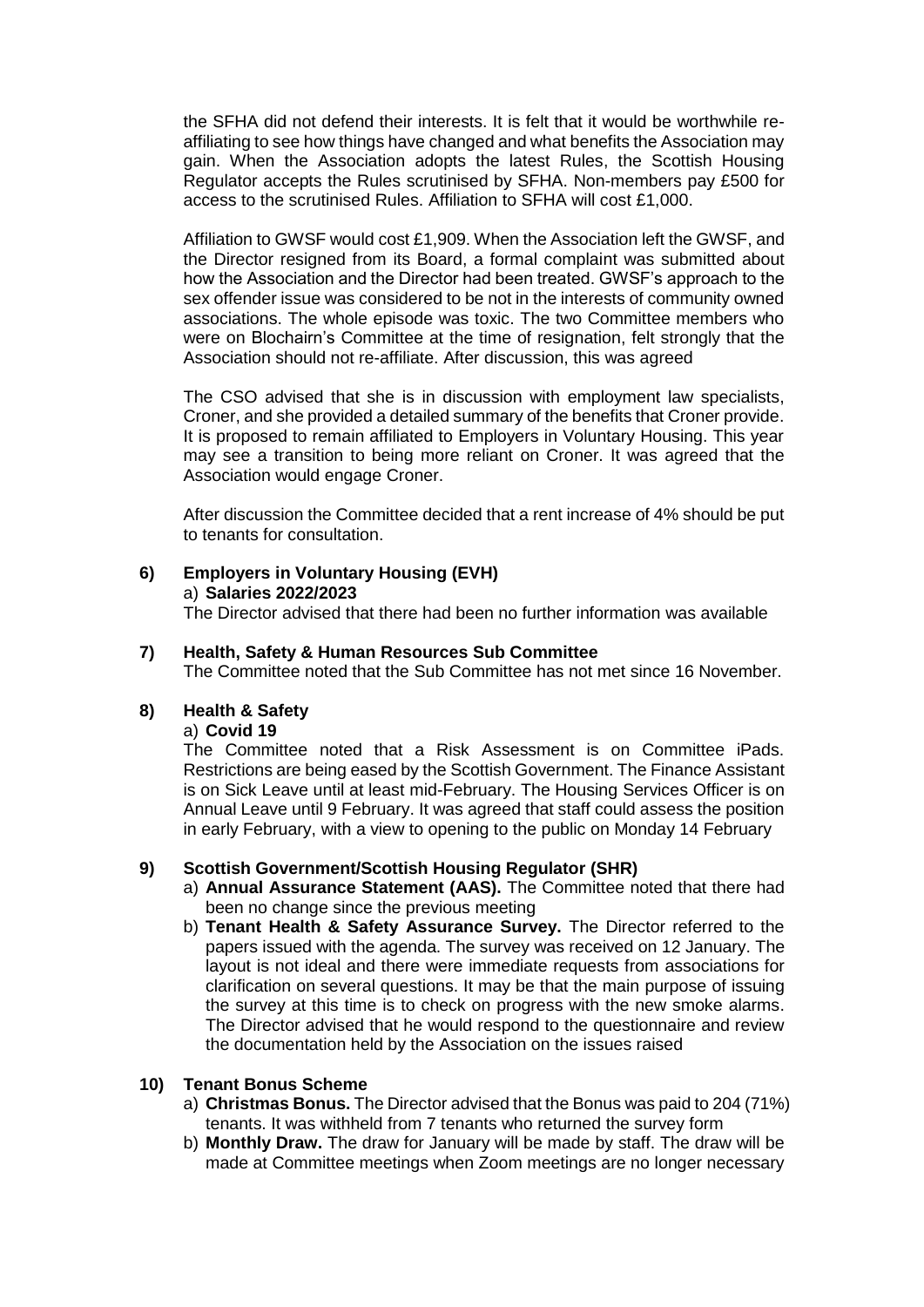### **11) National Accommodation Strategy for Sex Offenders (NASSO)**

- a) **NASSO Awareness Group (NAG).** The Director advised that a meeting has been arranged for 27 January. The agenda includes:
- 1) *Membership*. Which of the 10 members want to continue?
- 2) *Section 5 (Homeless) Referrals*. Being made to RSL's who have refused to sign the Information Sharing Agreement and, in some cases, without informing the RSL that the applicant is a sex offender
- 3) *Block Profiling*. A 'Block Profile' would be carried out if a house becomes available near to a sex offender to check whether anyone in the applicant's household is in the sex offender's risk category. If so, the applicant would not be offered the house; but could not be told why. Police/Social Work make the decision. This has been in place at GHA since 2017 and 'rolled out' to other RSL's in 2018
- **b) Block Profiling.** A Freedom of Information enquiry will be made to GHA. Letters will be prepared to MSP's, SFHA, the Scottish Housing Regulator asking for their views. FOI enquiries will not be made to other RSL's at this stage

## **12) Royston Strategy Group**

The Director advised that the next meeting was on 28 January.

#### **13) Internal Audit**

The Director advised that he had requested that the Internal Audits, due in February, ('Corporate Governance & Risk Management' and 'Long-Term Maintenance Planning') be postponed until October.

He explained that the impact of two years of dealing with the global pandemic has stretched the organisation to the limit. The focus has been on maintaining a service to tenants and other customers; which has been achieved. Staff have worked in the office – as Essential Workers – since March 2020.

It is difficult to operate, fully and properly, remotely. Not being able to hold meetings in person has meant considerable disruption to the Management Committee, delaying strategy meetings to review, for example, the Internal Management Plan or Risk Management Framework.

There has been considerable disruption to staffing levels. At the start of 2021, there were 4 staff. The Housing Services Assistant began Sick Leave in February and left on 30 April. The office ran with 3 staff until the new Housing Services Assistant joined on 16 August.

A Corporate Services Assistant joined on 30 August to increase the staff compliment to 5. The Finance Assistant began sick leave on 5 November and is unlikely to return until late February.

There may be a return, soon, to normal operations, particularly to face to face meetings. Delaying the Internal Audit, assuming that COVID restrictions continue to be relaxed, will give time to bed in new staff and get back to something like normality.

It is also preferable for auditors to be in the office, to meet staff and to tour the area and housing stock, to view its quality, rather than carry out a desk top exercise.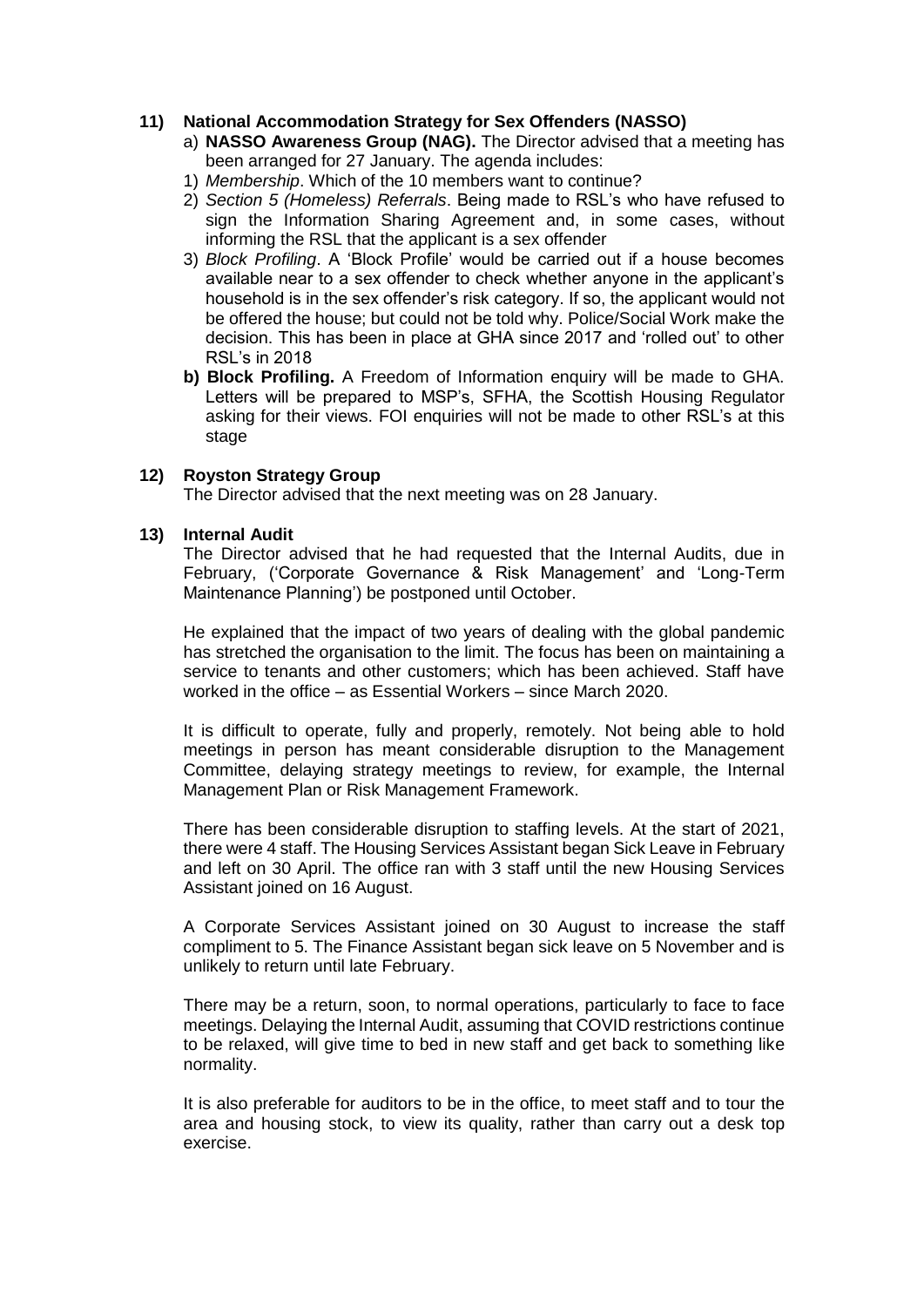The Internal Auditor cautioned that this would result in no Internal Audit work for 2021/2022. As Internal Audit is a requirement, this may impact the Assurance Statement and the signing off of the accounts by the External Auditor. The Director suggested that, in these exceptional times, a case can be made to explain this, if necessary. He emphasised that he was conscious of the stress that the last two years has brought on to the Association's staff and resident Committee members.

It is hoped that the current Internal Audit programme could be completed by 31 March 2023.

After discussion this action was approved by the Committee.

## **14) Policy**

- a) **Allocations Policy.** The Director advised that the revised allocations policy would be presented when Zoom meetings were no longer required
- b) **Strategy ('Away Day) Meeting.** The CSO advised that the meeting had been postponed due to difficulties in securing a suitable, safe venue

## **15) Training**

The CSO will contact Committee members to ensure that they are registered with SHARE for training courses

## **16) Items for Future Agendas**

Committee members were reminded to advise the Chairperson or Director of issues they might want to discuss under future agendas.

# **17) Any Other Competent Business**

# **a) Passivent**

The Director referred to papers issued with the agenda

- i. The Passivent system was installed in Blochairn Place in 2011, as a new way of ventilating buildings, using minimal energy. Despite indications that it would be a new standard, it has not been installed universally since then
- ii. It has proved difficult to manage because houses above ground floor are linked to a common system, with a mechanical extractor (MEV) in the loft
- iii. The survey of the 11-year-old system identified a number of issues, including poor installation in lofts
- iv. Surveys were carried out in lofts and in houses with no charge to owners, as it was important to get an understanding of how the system works and what maintenance was required
- v. Owners were asked to pay for the new vents within their house (up to  $f$ for houses above ground floor). If they did not co-operate and agree to fit new vents in their home they would be asked to pay for a share of the common cost of any work required in the loft
- vi. Nine houses above ground floor have had vents renewed. There is slow progress on the remaining 11
- vii. It is proposed that owners are not charged for the cost of the vents in their home. This would be a one-off exercise, to bring all houses and buildings to the required standard
- viii. Annual servicing of the vents and MEV's will be carried out thereafter
- ix. The proposal considers that the system was not described accurately in 2011 and instructions were not passed on regarding future maintenance
- x. Full information was not passed to owners, either those who moved in 2011 or in later years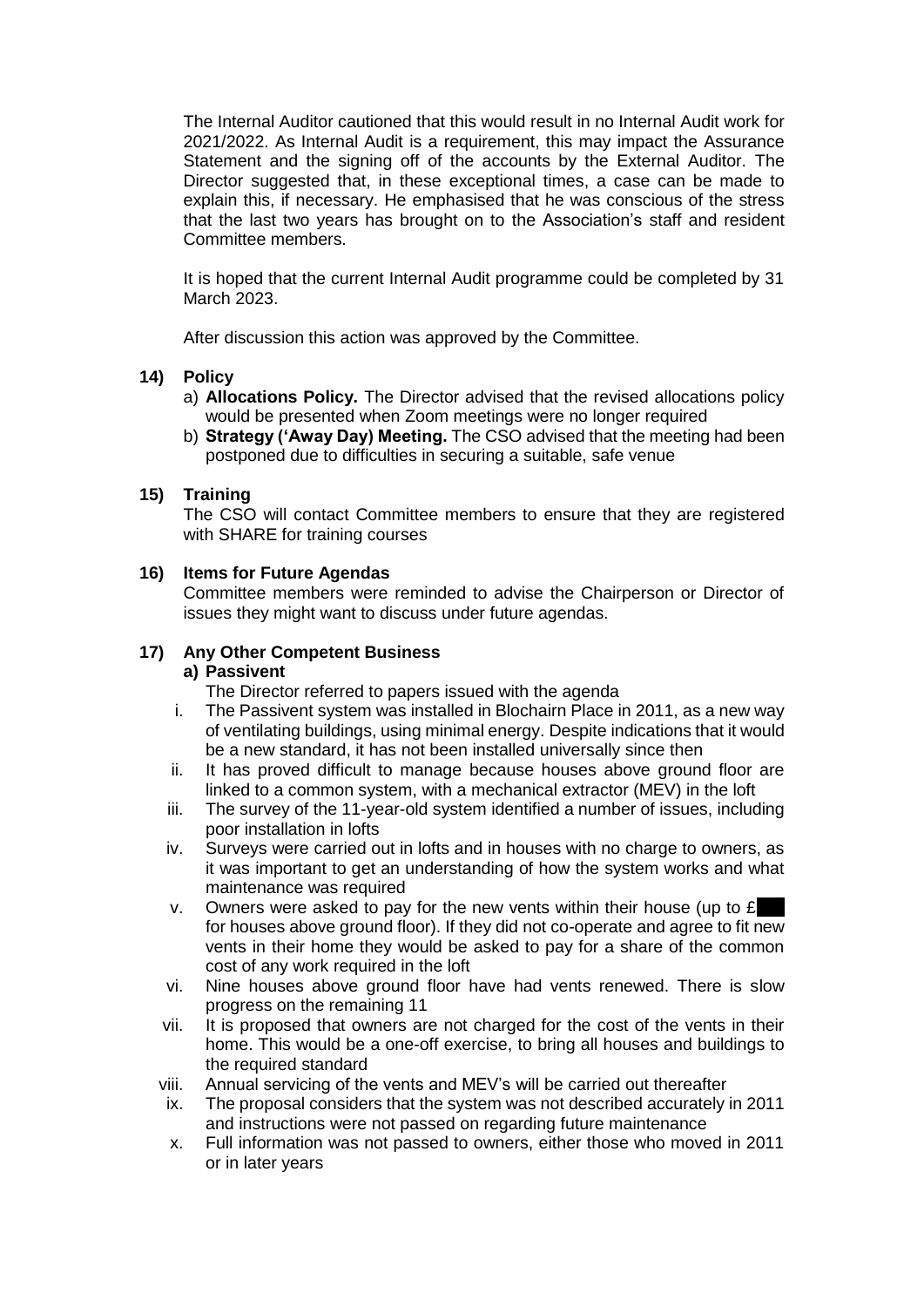- xi. Early enquiries revealed that the sub-contractor who fitted the system went out of business soon after 2011
- xii. The cost of this gesture is estimated at  $E$

After discussion the Committee approved this action

## **b) Rechargeable Repairs**

The Director referred to the papers issued with the agenda

i. The current policy is: 'The Association will charge Tenants for the cost of carrying out repairs which are due to the neglect, carelessness or abuse of property and for repairs needed because of problems caused by the Tenant's own equipment or fittings. If property or fittings are damaged because of a criminal act by someone not connected to the Tenant the Association may ask the Tenant to get a Crime Reference Number from the Police'.

The Housing Services Assistant will deal with administration of rechargeable repairs. If possible, the Tenant will be asked to agree to pay for the repair before it is ordered. Alternatively, the Tenant will be advised in writing as soon as possible that the repair is rechargeable. The Tenant will normally be given the option of paying by instalment. Tenants who are unhappy about a recharge can follow the Complaints Procedure. The Housing Services Officer can use discretion and not charge for the repair if the amount is less than £100. Amounts over £100 will be referred to the Management Committee.'

- ii. The Tenant Handbook states: 'You might be recharged for repairs to put the property back to its original condition; because of an accident; because of carelessness, negligence, misuse or abuse or because of forced entry to the house'
- iii. Accidental damage would normally be covered by Household Contents Insurance. Many tenants do not have insurance
- iv. In recent years, procedures have more relaxed. Tenants have not been asked to confirm, in writing, that they will pay the recharge. In many cases, such as, losing keys, there is an urgency and a quick response
- v. Tenants can pay by small instalments. Generally, this means that the situation is uncomplicated and uncontentious
- vi. Two recent cases resulted in a dispute and a formal complaint. Both involved accidental damage to bathroom fitments
- vii. The cost of each repair was found to be reasonable, considering that the plumber had to inspect the job, source and collect the replacement, then return to complete the job. There is also a mark-up on materials
- viii. Tenants were taken aback by the cost. They thought that they could have sourced a replacement much cheaper, if given that option
- ix. Costs: Case 1 replace bathroom sink £225.26. Case 2 replace cistern lid £207. In Case 2 it was not possible to source a lid on its own
- x. In Case 1, it was established that our communication had been poor. There was some confusion caused by staff absence and temporary staff covering
- xi. The complaint was upheld and the recharge was withdrawn
- xii. In Case 2, on reflection, staff should not have acted so quickly or so informally
- xiii. If the tenant had been given time to make his/her own enquiries, they would have realised that replacing a lid was not straightforward
- xiv. This would not result in the complaint being upheld. However, it is recommended that the recharge is written off
- xv. Staff will review procedures, with a view to not treating Rechargeable Repairs with the same urgency as other repairs, unless the tenant expressly requests this and accepts that the repair is rechargeable